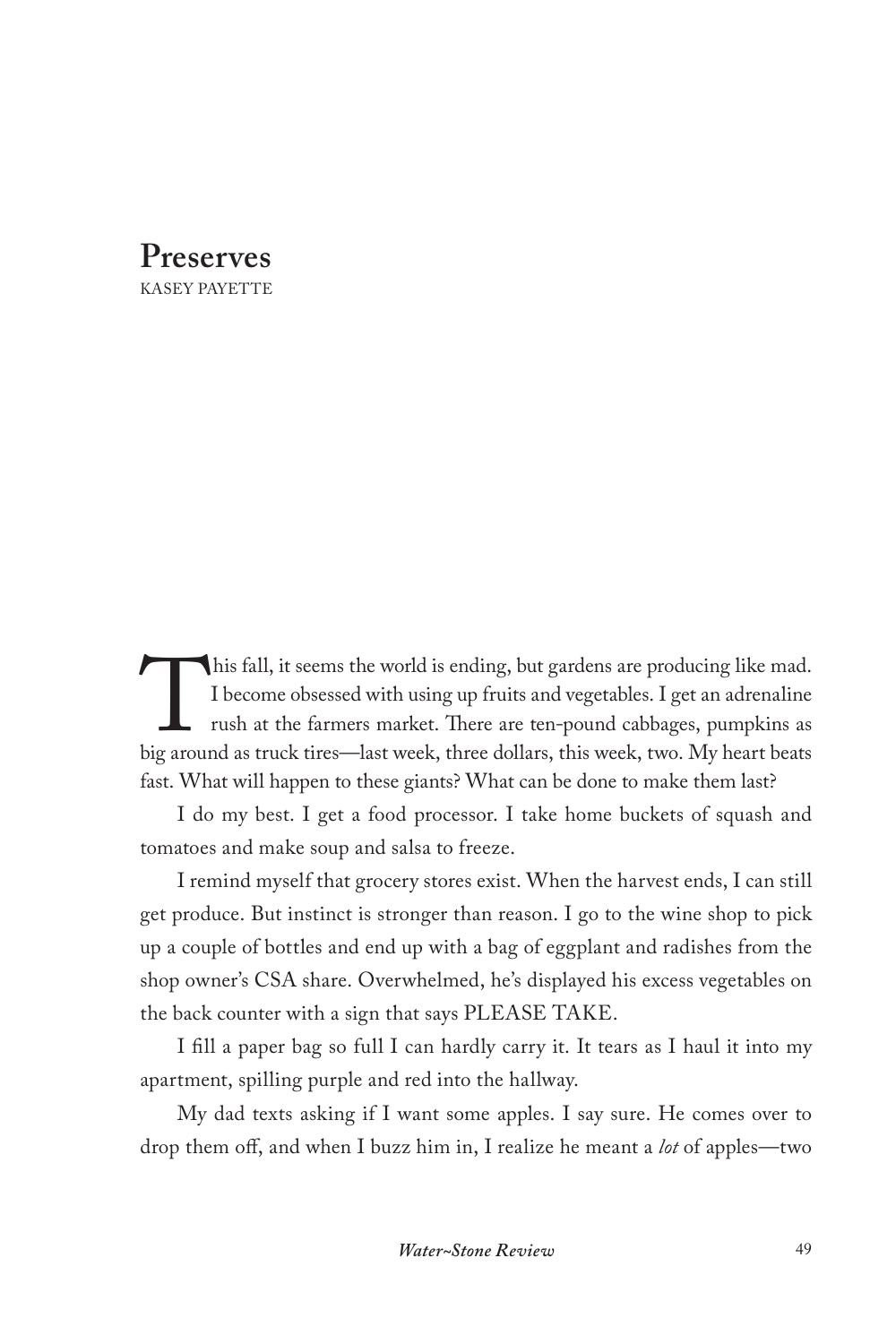## PAYETTE

grocery bags, one paper, one plastic, both full to the top. He tells me they're Haralson apples from a colleague's family orchard, that the break room has been overflowing with them. I set the heavy bags on the counter and we chat. He brings up the latest mass shooting.

I ask him the question I've been asking everyone older than me: Do you think the world is getting worse?

He doesn't say yes or no, but he talks about being a kid and expecting a bomb to blow up his school at any moment. He says he remembers crouching under his desk during fallout drills, hands over his head. He remembers murders. John F. Kennedy, Martin Luther King Jr.—the sudden announcements on TV news.

"But this semi-automatic weapons stuff—that's new." He shakes his head. "Guys firing a bazillion rounds a minute into concert crowds—that's new."

"God." He tears up now. "I keep thinking about how easily that could happen to you or your sister."

Every year, my dad and his college buddy Stenz go Christmas shopping together at the Mall of America. They don't want to do it this year. Stenz thinks it's a soft target—the biggest mall in the country, the holiday crowds. They'll go to Rosedale instead, or the Burnsville Center.

When my dad leaves, I fill a sink with water, wash the apples, and set them out to dry. By now, most of my counter space is taken up with produce. I wonder if all this stockpiling is a physiological response to danger, if this level of national anxiety is altering us down to our cells.

The body braces itself, just not always for the right disaster.

Still, I'm moved by the resplendent harvest, how, even now, the land is flamboyantly generous.

I decide to get serious about food preservation. My friend Carolynn says we can borrow canning supplies from her sister. We drive to Brooklyn Park on a crisp October morning, and when we get to her sister's house, there's a huge speckled pot waiting for us on the front stoop. We heft it into my trunk and lift the lid. Inside, there's a round metal rack, sturdy funnel, jar lifter, and tongs.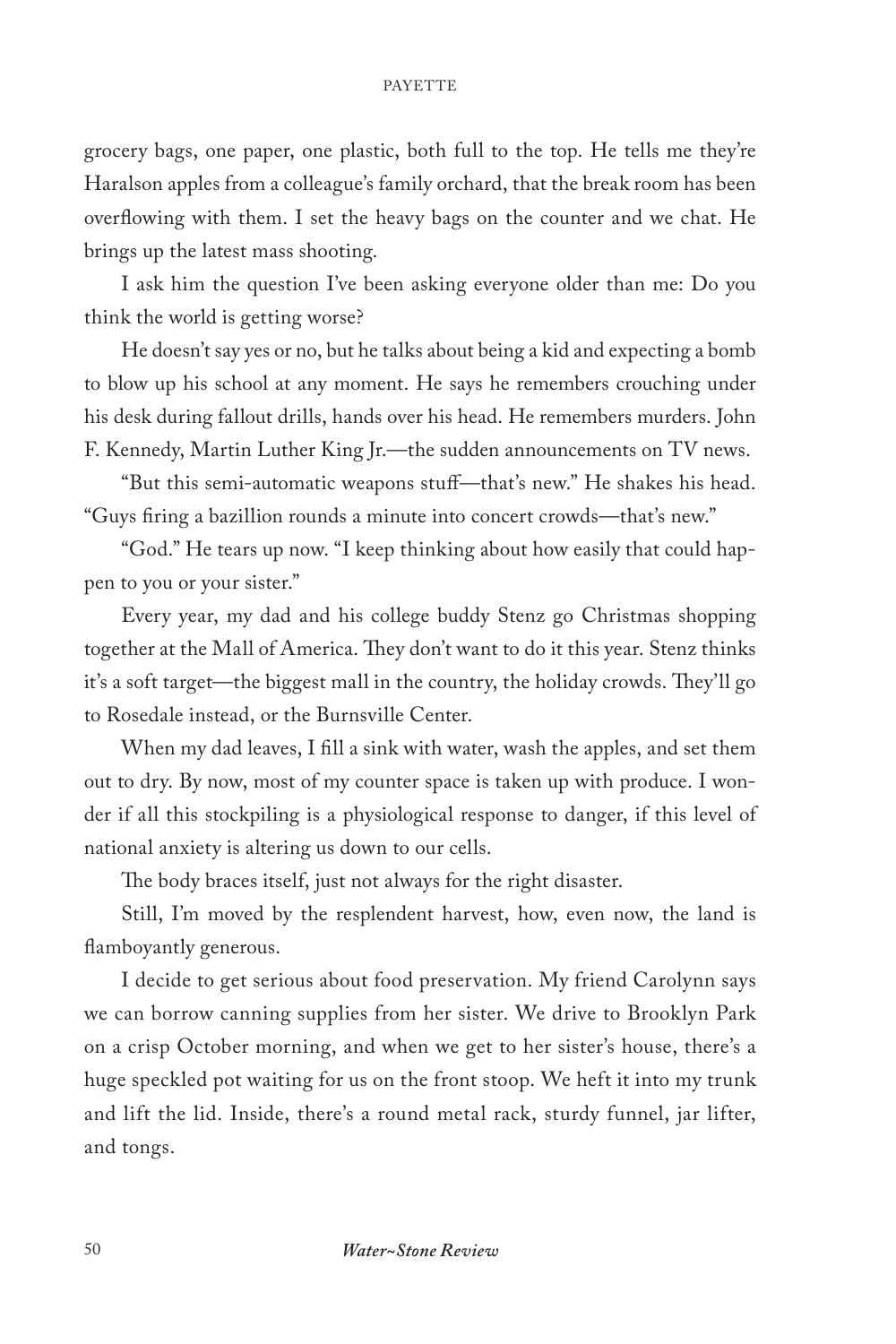## PAYETTE

I've never canned before. Carolynn has once, but under supervision. We decide to start with something simple: applesauce. We stop by the store for a twelve-pack of Mason jars, and on the drive back to Carolynn's apartment, we admit that it feels like we're preparing for the end of the world.

Carolynn lives in the attic of a house on the West Side of St. Paul. The place feels like a folktale with its pale-pink walls and slanted ceilings, gable window and rocking chair. The kitchen is spacious, but the bathroom is the size of a stall in an airplane. When you sit on the toilet, your knees press against the door.

We sit at Carolynn's kitchen table, each of us with a knife and cutting board, and fill three mixing bowls with apple chunks. We argue over whether to leave the skin on.

We transfer the apples into two dutch ovens with unmeasured amounts of maple syrup, orange zest, cinnamon, lemon, and ginger. While the apples simmer, we research the canning process. I browse the internet for step-by-step instructions and copy them into my notebook. I'm a decent cook, but this is advanced-level kitchenry—so many ways to go wrong.

Every online manual warns of botulism—that home ec topic of nightmares, that slide show with the bulging can of corn—something so humdrum changed into a raging mutant.

"What if we give people botulism?" I ask.

Carolynn stirs the applesauce. She's wearing a black T-shirt printed with a portrait of Queen Elizabeth I. The queen's face is spattered with bits of cooked apple.

"We have to keep everything super sterile," says Carolynn.

We scrub the table and counters and sinks. I wash my hands until my cuticles sting. We wait. The kitchen windows fog. The apples cook down smooth and sweet. We taste the applesauce, add a slug of maple syrup, taste it again.

I open the package of Mason jars and remove the rings and lids. These I sanitize in a saucepan of boiling water. We have something on every burner now: the big canning pot, the bubbling applesauce, two saucepans for sterilizing tools.

Carolynn heats water in the canning pot and sets the jars on the rack —twelve in a circle, as if they're holding council. We wish the jars luck and lower them into hot water.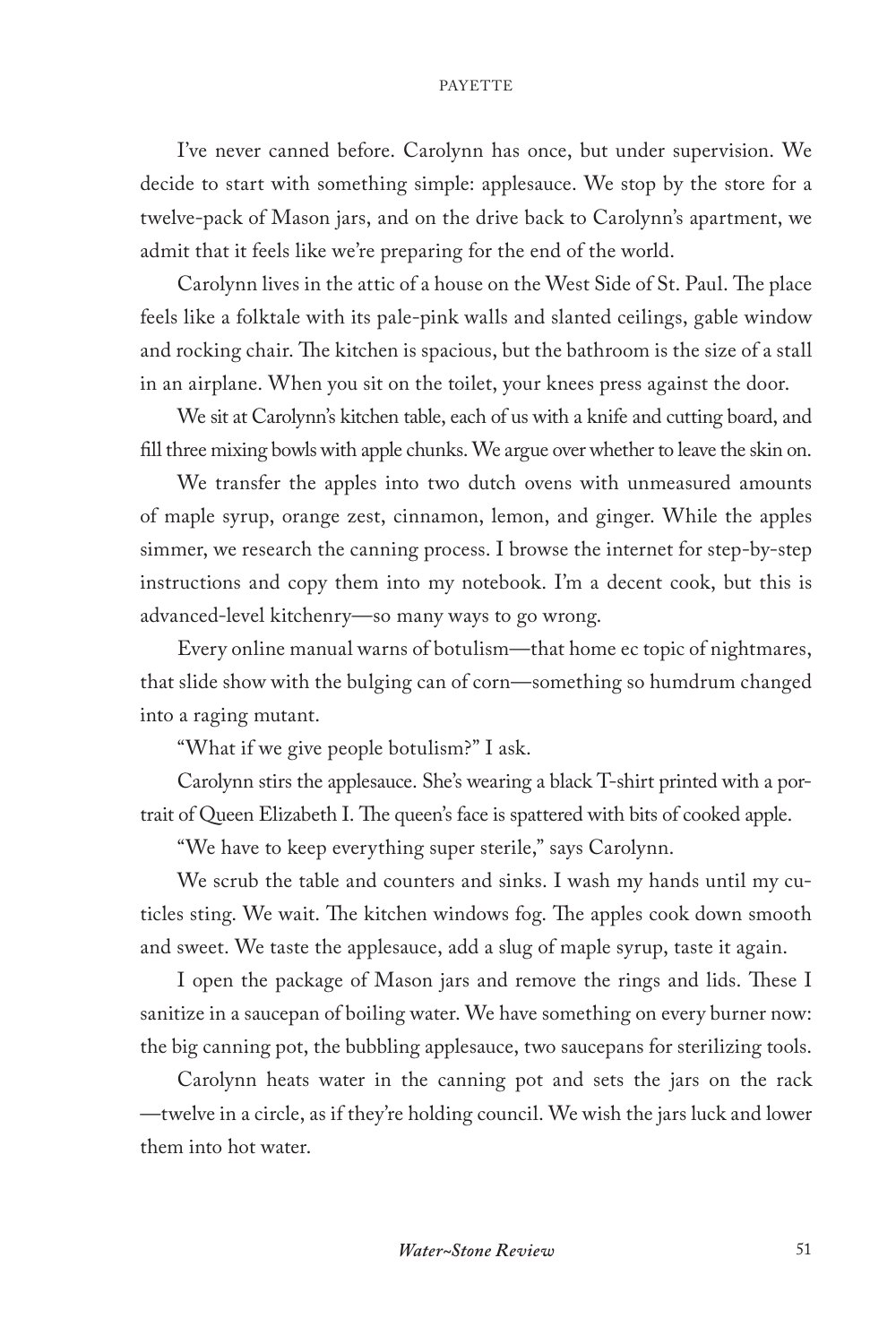## PAYETTE

I drag the kitchen table, draped with dishtowels, close to the stove. We're ready. She lifts the rack out of the water by its handles, and when the glass jars crest the surface, shiny and steaming, they look like a trove of jewels dredged up from a shipwreck.

We work in focused silence. Carolynn uses the jar lifter—a wide forceps with nonslip grip coating—to pull the jars one at a time from the rack. I fit the funnel over each jar and ladle in the applesauce, then, with the tongs, fish a lid and ring from the saucepan.

I balance the lid, that smooth metal disc, on the mouth of each jar, and center the screw-on ring over it. Carolynn tightens the ring, then puts the filled jars back on the rack in the canning pot.

We get through three jars, and she pauses. "Oh, no."

I stop mid-ladle. "What?"

"We haven't been wiping the rims."

I frown at the sheet of notebook paper where I've written the instructions. *Step 5: Clean rim and threads of jar with damp cloth.*

She peers into the pot. "They might not seal."

I picture pints of applesauce down the garbage disposal, wasted. "Can we take them out and do it over?"

Carolynn's not sure, and my notes say nothing about whether it's safe to open up and re-lid jars once they're back in the water.

I google it. I think it's fine.

She lifts the three mess-ups out of the canning pot, twists off the rings and pries off the lids. I see no obvious apple residue, but I run a paper towel firmly over the lip, and around the spiraled threading.

We put the three jars back in the canning pot and fill the rest quickly, developing a rhythm.

Fill, wipe, lid, ring, twist, put back in pot.

Fill, wipe, lid, ring, twist, put back in pot.

Soon we can talk while filling jars without messing up the flow. We brainstorm future things to can. Jam, spaghetti sauce, curry paste—I could start